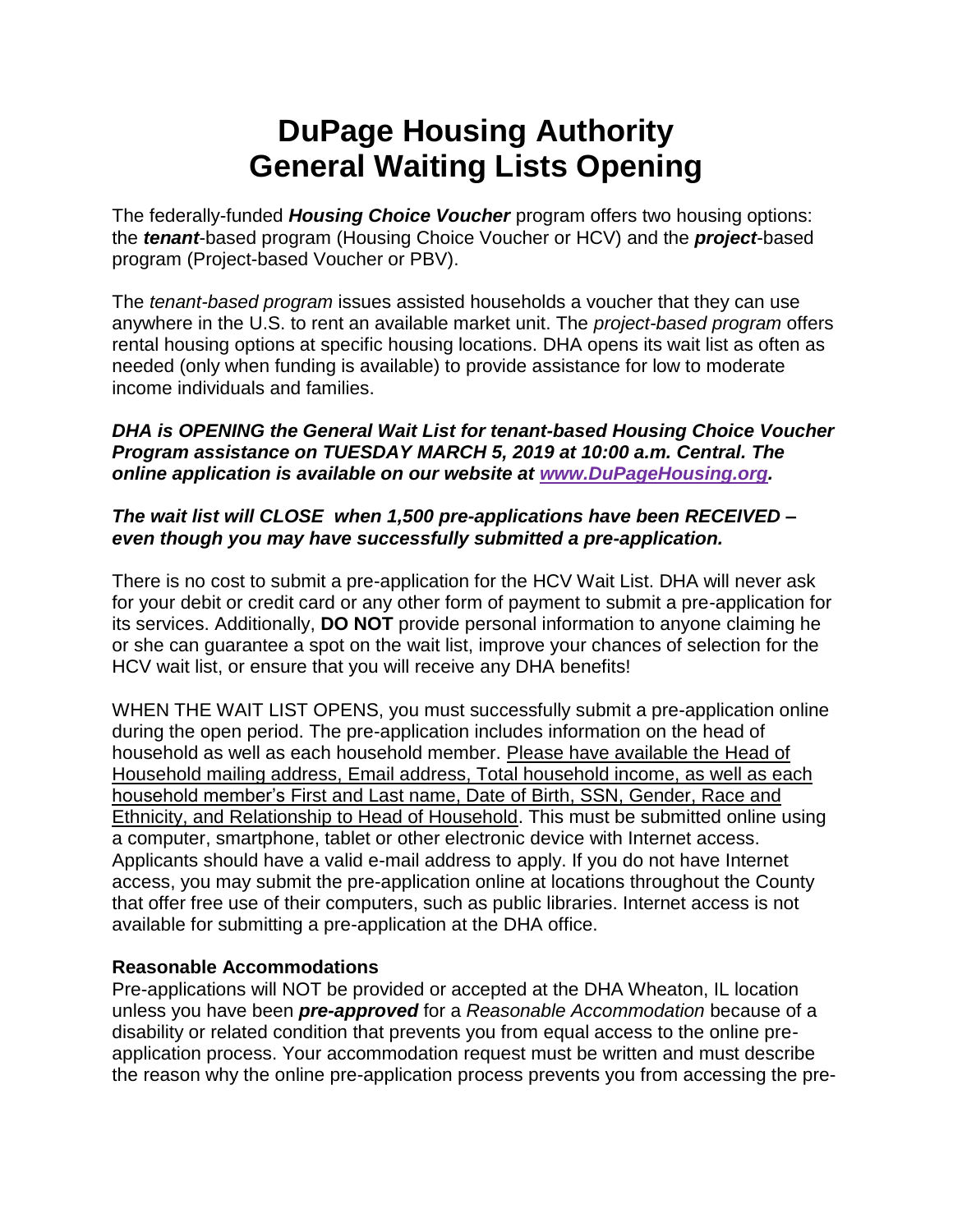application. The written request must be RECEIVED BY MONDAY, FEBRUARY 18, 2019 at 4:30 p.m. CST by:

- Mailing to: Malinda Smith, Program Manager, DuPage Housing Authority, 711 E. Roosevelt Rd., Wheaton, IL 60187;
- Faxing to: Attention: Malinda Smith, Program Manager (630) 690-0702; or
- Emailing to: [msmith@dupagehousing.org](mailto:msmith@dupagehousing.org)

## **NOTE: THIS IS NOT A REQUEST FOR ANY MEDICAL DIAGNOSIS, A REQUEST FOR MEDICAL RECORDS OR A REQUEST TO PROVE ANY CLAIMED DISABILITY OR A DESCRIPTION OF SAME**.

Individuals with hearing or speech disabilities using TDD or TTY technology may call Illinois Relay Services for assistance.

**IMPORTANT:** When the DHA HCV wait list opens, the *Wait List Pre-application* will contain sensitive information about the applicant that is considered confidential. That information will be maintained in a *User Account* on our secure database. Access to the information in a user account will only be available to the applicant and DHA so **you must create a user account before you can submit an online Pre-application to apply for the DHA HCV wait list. Unless permission for a Reasonable Accommodation has been granted, Pre-applications can only be completed and submitted online within your** *User Account***.** 

If you answer Yes to *any* of the following questions, you already have a User Account and don't need to create another one:

- **1.** Are you a Participant *currently* on the Housing Choice Voucher Program in DuPage County under the DuPage Housing Authority?
- **2.** Are you a Participant *currently* on the Housing Choice Voucher Program in Kendall County under the Kendall Housing Authority?
- **3.** Were you a Participant on the Housing Choice Voucher Program in DuPage County under the DuPage Housing Authority but are no longer on the HCV program or no longer live in DuPage County?
- **4.** Were you a Participant on the Housing Choice Voucher Program in Kendall County under the Kendall Housing Authority but are no longer on the HCV program or no longer live in Kendall County?
- **5.** Were you on any Wait List for the DuPage Housing Authority that opened in *2010 or 2016,* or any Wait List for the Kendall Authority that opened in *2008* or *2018*?
- **6.** Are you a participant or former participant of the Illinois Rental Housing Support Program (RHSP) administered through DuPage Housing Authority or Kendall Housing Authority?

If you answered No to *all* the questions above, you Do Not have a RENT Cafe User Account and you **must** create one.